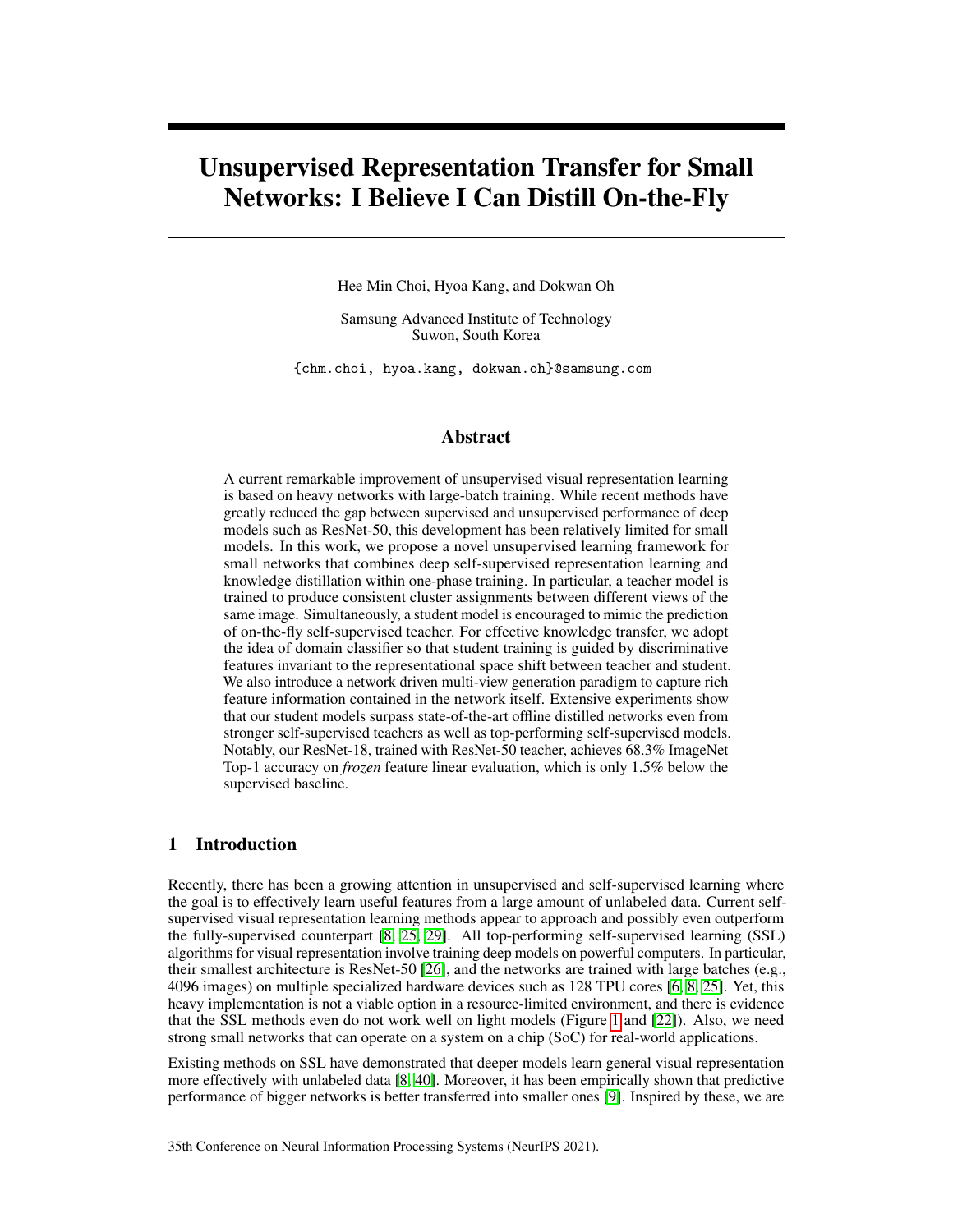<span id="page-1-0"></span>

Figure 1: ImageNet Top-1 accuracy of linear probe on ResNet-18 representations obtained from various self-supervised methods with 256-batch training. BYOL-GA denotes the implementation of BYOL with gradient accumulation (to 4096 batches). Green dotted line indicates supervised ResNet-18. Our method (red star) surpasses state-of-the-art self-supervised methods.

interested in pretraining a light-weight model by distilling representational knowledge from a deep self-supervised network instead of directly performing self-supervised training on a small one.

Most of previous distillation methods in unsupervised representation learning literature are offline in the sense that they leverage an already trained self-supervised teacher to transfer feature information to students [\[22,](#page-10-1) [31,](#page-11-3) [40,](#page-11-2) [57\]](#page-13-0). Often, their sequential training pipelines require extra pre/post-processing steps in order to boost performance. Unlike these approaches, we propose a novel unsupervised representation learning framework for small networks that combines deep self-supervised training and knowledge distillation [\[30\]](#page-11-4) within one-phase training. To be specific, our teacher learns clusters and representation, and at the same time the student is trained to align its prediction to the clustering of On-the-fly Self-Supervised teacher. From this, we refer to our method as OSS. The main advantage over offline distillation is that our teacher better distills proper signals into the student at each training stage by solving the same task online. In distillation process, it is difficult for a low-capacity student to perfectly mimic the large teacher's behavior [\[36\]](#page-11-5). To deal with this, we incorporate the idea of domain classifier [\[23\]](#page-10-3). That is, we add a *feature classifier* trained not to be able to distinguish between teacher and student embeddings, and this leads to the emergence of representational-space-invariant features in the course of joint training.

There is evidence that increasing the number of different views improves the quality of resulting features in SSL [\[6,](#page-9-1) [8,](#page-9-0) [55\]](#page-12-0). Existing approaches to multi-view generation rely on random image transformation techniques. Different from these methods, we introduce a new network driven paradigm in order to utilize rich feature information contained in the network itself. In particular, we apply random dropout and empirically show that this apparently improves label efficiency (Section [5\)](#page-6-0).

Our method is conceptually simple but surprisingly works well with typical 256-batch training on a single 8-GPU machine. Extensive experiments show that our student networks outperform state-of-the-art self-supervised models (Figure. [1\)](#page-1-0) as well as students from top-performing distillation approaches even with stronger self-supervised teachers (Tables [1](#page-4-0) and [5\)](#page-6-1) on linear evaluation. We also evaluate learned representations on series of vision tasks with multiple network architectures and various benchmark datasets and demonstrate significant performance gain (Tables [2,](#page-4-0) [3](#page-5-0) and [4](#page-6-1) and Figure [3\)](#page-6-2). Overall, we make the following contributions.

- We propose a novel unsupervised visual representation learning framework for small networks that simultaneously conducts self-supervised teacher training and knowledge distillation.
- We introduce a network driven view generation paradigm and an adversarial distillation scheme to better capture representational information from networks. This is the first work to show their effectiveness in the context of unsupervised visual representation learning.
- The proposed method significantly improves unsupervised pretraining performance of small models, and its effectiveness is shown under multiple settings of network architectures, datasets and vision tasks.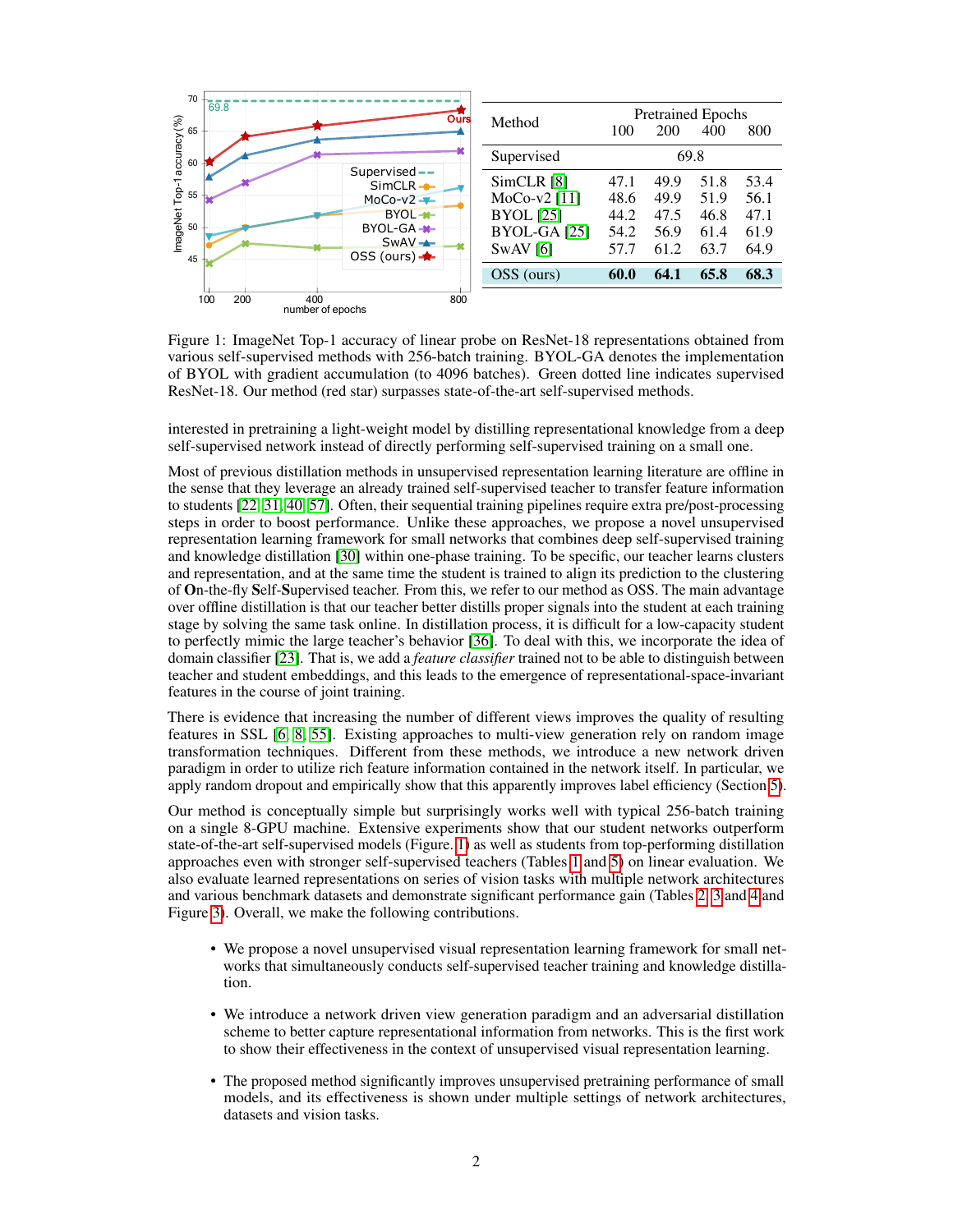<span id="page-2-0"></span>

Figure 2: Overview of proposed architecture. OSS framework takes as input two randomly augmented views  $x_1$  and  $x_2$ , and they are processed by teacher's and student's backbones  $f_\theta$  and  $g_n$ . The processed outputs are then projected to lower dimensional embeddings  $z$  and  $w$  via teacher's and student's projection heads  $h_T$  and  $h_S$ . We add dropout to each linear layer in both projection heads ( $h^{drop}$ 's) for generating additional views of embeddings  $\tilde{z}$  and  $\tilde{w}$ . We note that  $h$  and  $h^{drop}$ share weights. Network training is guided by cluster prediction mechanism, and the target cluster assignments are obtained by online clustering using the mapping of teacher's feature embeddings  $z$ to prototype vectors  $C$ . To distill useful discriminative feature information invariant to the representational space shift between teacher and student, we use a feature classifier connected to the last layer of each projection head with a gradient reversal layer (GR).

# 2 Related Work

Unsupervised visual representation learning. In unsupervised or self-supervised visual representation learning, we learn rich feature information by solving pretext tasks whose labels can be obtained from image data itself. Learning methods can be divided into several categories by types of pretext tasks used therein: construction-based methods [\[43,](#page-12-1) [62\]](#page-13-1), prediction-based methods [\[10,](#page-10-4) [20,](#page-10-5) [24,](#page-10-6) [25,](#page-10-0) [38,](#page-11-6) [39\]](#page-11-7), cluster-based methods [\[3,](#page-9-3) [5,](#page-9-4) [6\]](#page-9-1), and contrastive methods [\[8,](#page-9-0) [11,](#page-10-2) [29\]](#page-11-0). Our work is mostly related to [\[6\]](#page-9-1), a recent clustering-based method.

Multi-view generation. Contrastive and clustering-based self-supervised visual representation learning methods exploit random image transformation techniques to generate different views of each image. This is because comparing more views during training improves the performance of the resulting model [\[6,](#page-9-1) [8,](#page-9-0) [37,](#page-11-8) [55\]](#page-12-0). Our method uses dropout [\[50\]](#page-12-2) for obtaining more views to better utilize useful feature information as well as applying existing data augmentation based strategies.

Knowledge distillation from self-supervised models. Most of knowledge distillation [\[30\]](#page-11-4) techniques are proposed in the context of supervised learning, where a shallow network is trained via supervision signals from both labels and a deep network [\[1,](#page-9-5) [41,](#page-11-9) [44,](#page-12-3) [47,](#page-12-4) [52,](#page-12-5) [53,](#page-12-6) [58\]](#page-13-2). In unsupervised learning settings, recent studies [\[40\]](#page-11-2) and [\[57\]](#page-13-0) exploit clustering of teacher's embeddings as distillation signals. More recently, CompRess [\[31\]](#page-11-3) maintains queues for storing data sample's embeddings and calculates instance-level similarity scores between all the samples in the queue and the input features extracted from teacher (and student). Its training objective is to minimize the distance between teacher and student score distributions. SEED [\[22\]](#page-10-1) is a similar concurrent work of [\[31\]](#page-11-3). Unlike aforementioned methods that rely on already trained static teachers, our framework injects a distillation step into clustering-based self-supervised teacher learning. The only existing online technique is [\[4\]](#page-9-6), which combines contrastive learning and co-teaching.

**Domain adversarial learning.** DANN [\[23\]](#page-10-3) learns features that are discriminative for the main classification task and indiscriminate with respect to the domain shift. This is achieved by adding a domain classifier with a gradient reversal layer. In particular, network parameters are updated to minimize the main classifier loss and to maximize the domain classifier loss via a gradient reversal layer that reverses the sign of gradient. We adopt this idea in our framework to transfer discriminative features invariant to the representational space change between teacher and student. Similar idea with a generative adversarial network [\[35\]](#page-11-10) is applied in supervised knowledge distillation in [\[12\]](#page-10-7).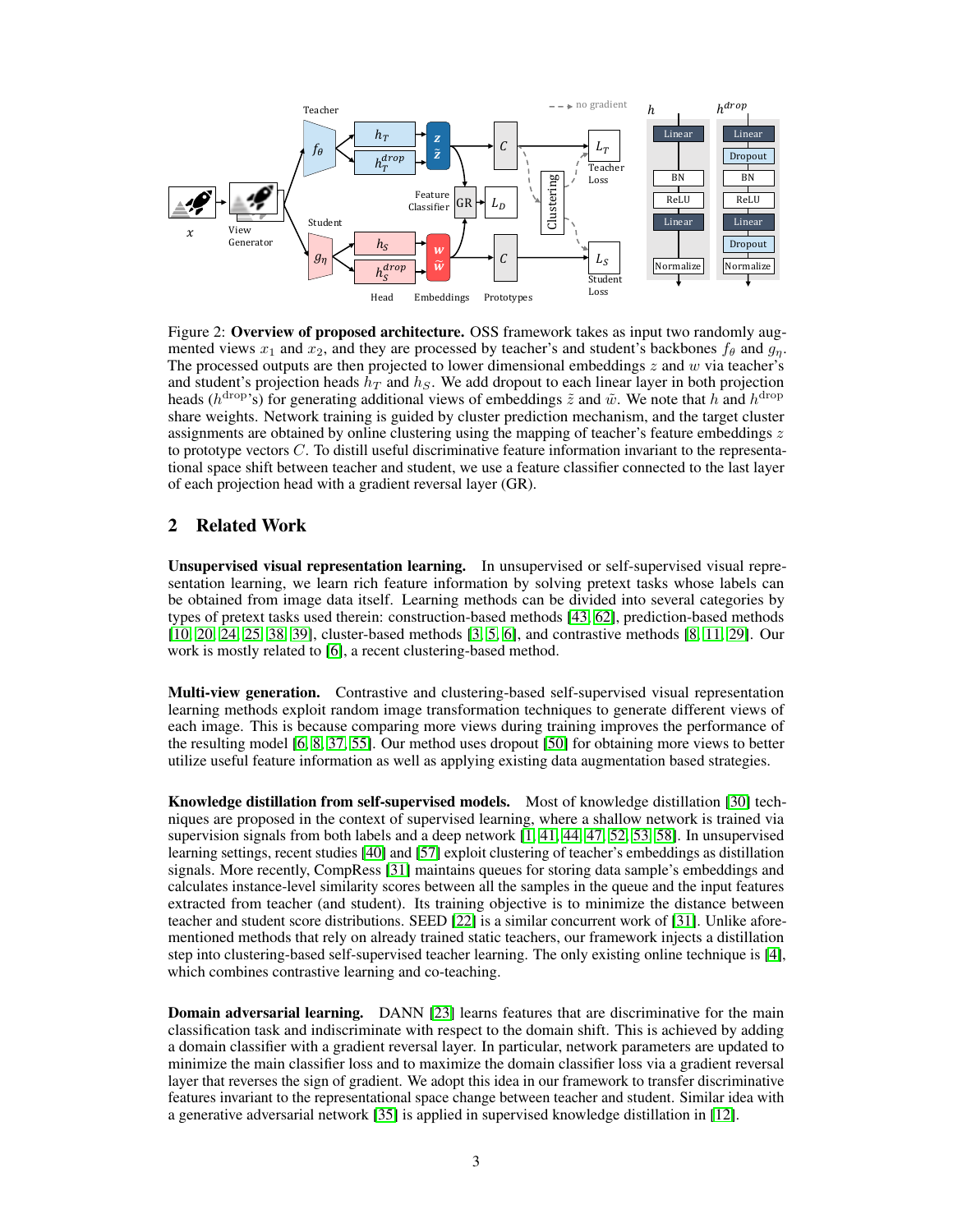## 3 Proposed Framework

Our goal is to learn visual features of small networks effectively without access to any labeled data. In order to do this, we embed a distillation step into the process of on-the-fly self-supervised teacher learning. Inspired by [\[57\]](#page-13-0), which empirically shows clustering improves generalization power of representation, our online framework is developed upon [\[6\]](#page-9-1), the state-of-the-art clustering-based self-supervised method. We also incorporate the idea of domain classifier to facilitate learning of useful features invariant to the representational space change between teacher and student. In a nutshell, the training objective function of our network is given by

<span id="page-3-2"></span>
$$
L = L_T + L_S + L_D,\tag{1}
$$

where  $L_T$ ,  $L_S$ , and  $L_D$  are designed for teacher network training (Sections [3.1](#page-3-0) and [3.2\)](#page-4-1), knowledge distillation for student network (Sections [3.1](#page-3-0) and [3.2\)](#page-4-1), and domain classifier (Section [3.3\)](#page-4-2), respectively. Overall architecture is presented in Figure [2,](#page-2-0) and a pseudo code is available in [A.1.](#page--1-0)

#### <span id="page-3-0"></span>3.1 Teacher training and knowledge distillation

We now outline teacher network (e.g. ResNet-50) training and knowledge distillation framework. Our architecture takes as input two randomly augmented views  $x_{n1}$  and  $x_{n2}$  of an image  $x_n$ . The two views are processed by teacher's backbone network  $f_\theta$  and a projection head  $h_T$  that consists in a multi-layer perceptron (MLP). The processed features are then projected to the unit sphere. We denote teacher's backbone features as  $f_{n1} = f_{\theta}(x_{n1})$  and  $f_{n2} = f_{\theta}(x_{n2})$ , and the projected outputs as  $z_{n1} = \frac{h_T(f_{n1})}{\|h_T(f_{n1})\|}$  $\frac{h_T(f_{n1})}{\|h_T(f_{n1})\|_2}$  and  $z_{n2} = \frac{h_T(f_{n2})}{\|h_T(f_{n2})\|_2}$  $\frac{h_T(f_{n2})}{\|h_T(f_{n2})\|_2}$ . Also, the two images are feed-forwarded to student's backbone network  $g_{\eta}$  (e.g., ResNet-18). The outputs are projected via an MLP head  $h_S$ and then normalized as well. Similarly, we denote student's backbone features as  $g_{n1} = g_{\eta}(x_{n1})$  and  $g_{n2} = g_{\eta}(x_{n2})$ , and their projected output vectors as  $w_{n1} = \frac{h_S(g_{n1})}{||h_S(g_{n1})||}$  $\frac{h_S(g_{n1})}{\|h_S(g_{n1})\|_2}$  and  $w_{n2} = \frac{h_S(g_{n2})}{\|h_S(g_{n2})\|_2}$  $\frac{n_S(g_{n2})}{\|h_S(g_{n2})\|_2}$ .

We randomly initialize prototype vectors  $C = \{c_1, \ldots, c_K\}$ , where K is the number of clusters. Code vectors,  $q_n$ 's, for cluster assignments are computed from mapping teacher's embedding representation  $z_n$ 's to the trainable prototype vectors C and then solving an optimization problem for online clustering. We then solve a swapped prediction problem [\[6\]](#page-9-1) for teacher and simultaneously distill teacher's knowledge into student by enforcing a consensus in prediction.

Teacher training. A training objective for the teacher network is to solve a swapped cluster prediction problem [\[6\]](#page-9-1) of predicting the code  $q_{n1}$  from the feature  $z_{n2}$  and  $q_{n2}$  from  $z_{n1}$ :

<span id="page-3-1"></span>
$$
L_t(z_1, z_2) = \sum_n \left[ L_c(z_{n1}, q_{n2}) + L_c(z_{n2}, q_{n1}) \right]. \tag{2}
$$

Here,  $L_c$  is the cross entropy loss between the codes and softmax probabilities (with a temperature parameter  $\tau$ ) of dot products of  $z_{ni}$  and all prototypes in C:

$$
L_c(z_{n1}, q_{n2}) = -\sum_k q_{n2}^{(k)} \log p_{n1}^{(k)} \quad \text{where} \quad p_{n1}^{(k)} = \frac{\exp\left(\frac{1}{\tau} z_{n1}^{\top} c_k\right)}{\sum_{k'} \exp\left(\frac{1}{\tau} z_{n1}^{\top} c_{k'}\right)}\,. \tag{3}
$$

The loss function [\(2\)](#page-3-1) is jointly minimized with respect to the prototypes  $C$  and the parameters of teacher backbone  $f_{\theta}$  and projection head  $h_T$  implicitly contained in  $z_n$ 's. The codes  $q_n$ 's are computed using Sinkhorn-Knopp algorithm [\[18\]](#page-10-8) under an equi-partition constraint for each augmented mini-batch with stored embeddings as done in [\[6\]](#page-9-1).

<span id="page-3-3"></span>Knowledge distillation. The student model is trained to follow teacher's code assignment. The training loss has exactly the same form of [\(2\)](#page-3-1) with features from student and targets from teacher's codes:

$$
L_s(w_1, w_2) = \sum_n \left[ L_c(w_{n1}, q_{n2}) + L_c(w_{n2}, q_{n1}) \right]. \tag{4}
$$

Specifically, the cross-entropy loss  $L_c$  is similarly calculated using student's embedding vectors  $w_n$ 's and the prototype vectors C. Again, minimization of this loss is performed with respect to the prototypes C and the parameters of student backbone  $g_n$  and projection head  $h_s$  used to produce  $w_n$ 's.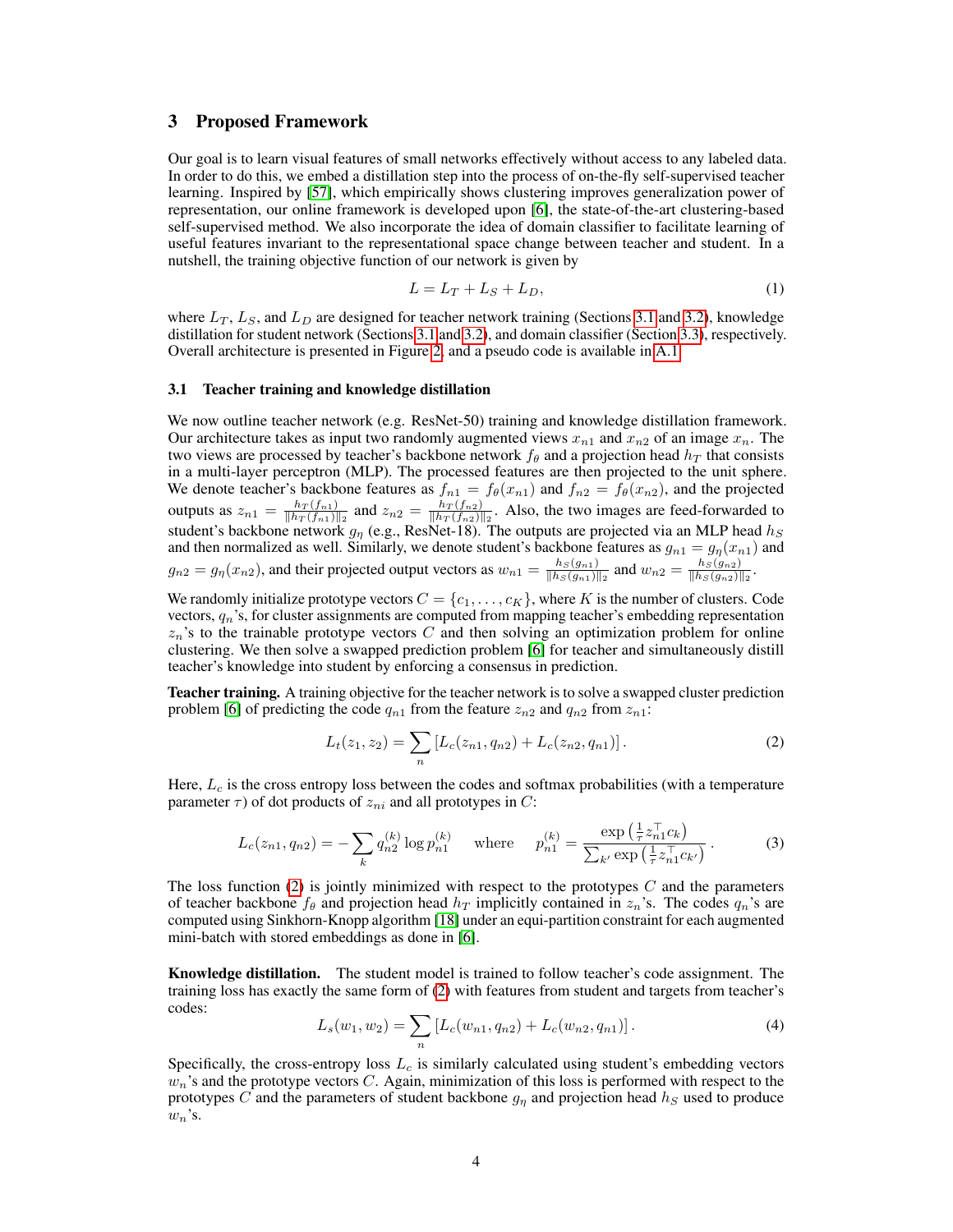#### <span id="page-4-1"></span>3.2 Network driven multi-view generation

In addition to applying multi-crop strategy [\[6\]](#page-9-1), we propose a network driven multi-view generation method to utilize rich feature information contained in the network. In particular, we add a dropout layer after each linear layer in the projection heads to generate more feature embeddings. Additional loss terms from small-crop features  $\{\hat{z}_{nv}\}_{v=1}^V$  and dropout features  $\{\tilde{z}_{nv}\}_{v=1}^{V+2}$  are given by

$$
L_{\rm mv}(\tilde{z}, \hat{z}) = \sum_{n} \sum_{i \in \{1, 2\}} \sum_{v} \left[ L_c(\tilde{z}_{nv}, q_{ni}) + L_c(\hat{z}_{nv}, q_{ni}) \right],\tag{5}
$$

where we note that codes  $q_n$ 's are computed from non-dropout full-crop features. To summarize, the teacher loss  $L_T$  in the training objective [\(1\)](#page-3-2) is the sum of [\(2\)](#page-3-1) and [\(5\)](#page-4-3):

<span id="page-4-3"></span>
$$
L_T(z_1, z_2, \tilde{z}, \hat{z}) = L_t(z_1, z_2) + L_{mv}(\tilde{z}, \hat{z}).
$$
\n(6)

The corresponding loss  $L_S$  for student in [\(1\)](#page-3-2) is similarly computed by the sum of [\(4\)](#page-3-3) and  $L_{\text{mv}}(\tilde{w}, \hat{w})$ obtained from student's small-crop and dropout generated features ( $\tilde{w}, \hat{w}$ ) in place of teacher's ( $\tilde{z}, \hat{z}$ ) using  $(5)$ .

#### <span id="page-4-2"></span>3.3 Feature classifier

In order to transfer good features that are discriminative for the main clustering task and indiscriminate with respect to the representational space shift between teacher and student, we adopt the idea of domain classifier [\[23\]](#page-10-3), and we call it *feature classifier*. The feature classifier is adversarially trained not to be able to identify from which the embedding is originated via a gradient reversal layer. To be specific, the feature classifier  $D$  consists in an MLP that projects the features to a 2-D space. We compute the cross entropy loss between the feature label (0 for teacher and 1 for student) and softmax probability of the feature classifier outputs given by

$$
L_D(z, w) = -\sum_{n} \sum_{i} \left( \log d_{T, ni}^{(0)} + \log d_{S, ni}^{(1)} \right) \text{ where } d_{T, ni}^{(k)} = \frac{\exp(D^{(k)}(z_{ni}))}{\sum_{k' \in \{0, 1\}} \exp(D^{(k')}(z_{ni}))}
$$
(7)

and  $d_{S,n_i}^{(k)}$  is similarly obtained as  $d_{T,n_i}^{(k)}$  with  $w_{ni}$  in place of  $z_{ni}$ . For both teacher and student, the feature classifier is connected to the last layer of the MLP projection head ( $h_T$  and  $h_S$ ) via a gradient reversal layer that scales the gradient by a certain negative constant  $\alpha$  during backpropagation training. Thus, minimizing  $L_D$  reduces discriminative power of the feature classifier.

## 4 Experiments

We perform extensive experiments across different combinations of teacher-student architecture pairs and various tasks and datasets to test the performance of our student network. In this section, we focus on evaluating our ResNet-18 features trained with ResNet-50 teacher and a batch size of 256 for 800 epochs on ImageNet-1K [\[19\]](#page-10-9) training set (see [A.1](#page--1-0) for details). For self-supervised ResNet-18

<span id="page-4-0"></span>Table 1: Top-1 accuracy (%) of linear probe on ImageNet for ResNet-18 distilled from SwAV's ResNet-50. \* indicates the final accuracy of online teacher.

| Distillation<br>Method | Teacher<br>$Top-1$ | Student<br>$Top-1$ |
|------------------------|--------------------|--------------------|
| Supervised             |                    | 69.8               |
| <b>CC [40]</b>         | 75.6               | 60.8               |
| <b>CRD</b> [52]        | 75.6               | 58.2               |
| <b>SEED</b> [22]       | 75.3               | 62.6               |
| CompRess-2q [31]       | 75.6               | 62.4               |
| CompRess-1q [31]       | 75.6               | 65.6               |
| OSS (ours)             | $73.0*$            | 68.3               |

Table 2: Top-1 accuracy (%) of ResNet-18 finetuned on small subsets of ImageNet. Our method outperforms both supervised and all considered unsupervised methods.

| Method                                                                           | Top-1 Accuracy<br>$1\%$              | 10%                                  |
|----------------------------------------------------------------------------------|--------------------------------------|--------------------------------------|
| Scratch                                                                          | 14.9                                 | 50.4                                 |
| SimCLR [8]<br>MoCo-v2 [11]<br><b>BYOL</b> [25]<br>$SwAV$ [6]<br>CompRess-1q [31] | 28.8<br>25.2<br>25.6<br>39.7<br>37.8 | 54.2<br>54.1<br>52.3<br>60.4<br>59.0 |
| OSS (ours)                                                                       | 47.8                                 | 63.6                                 |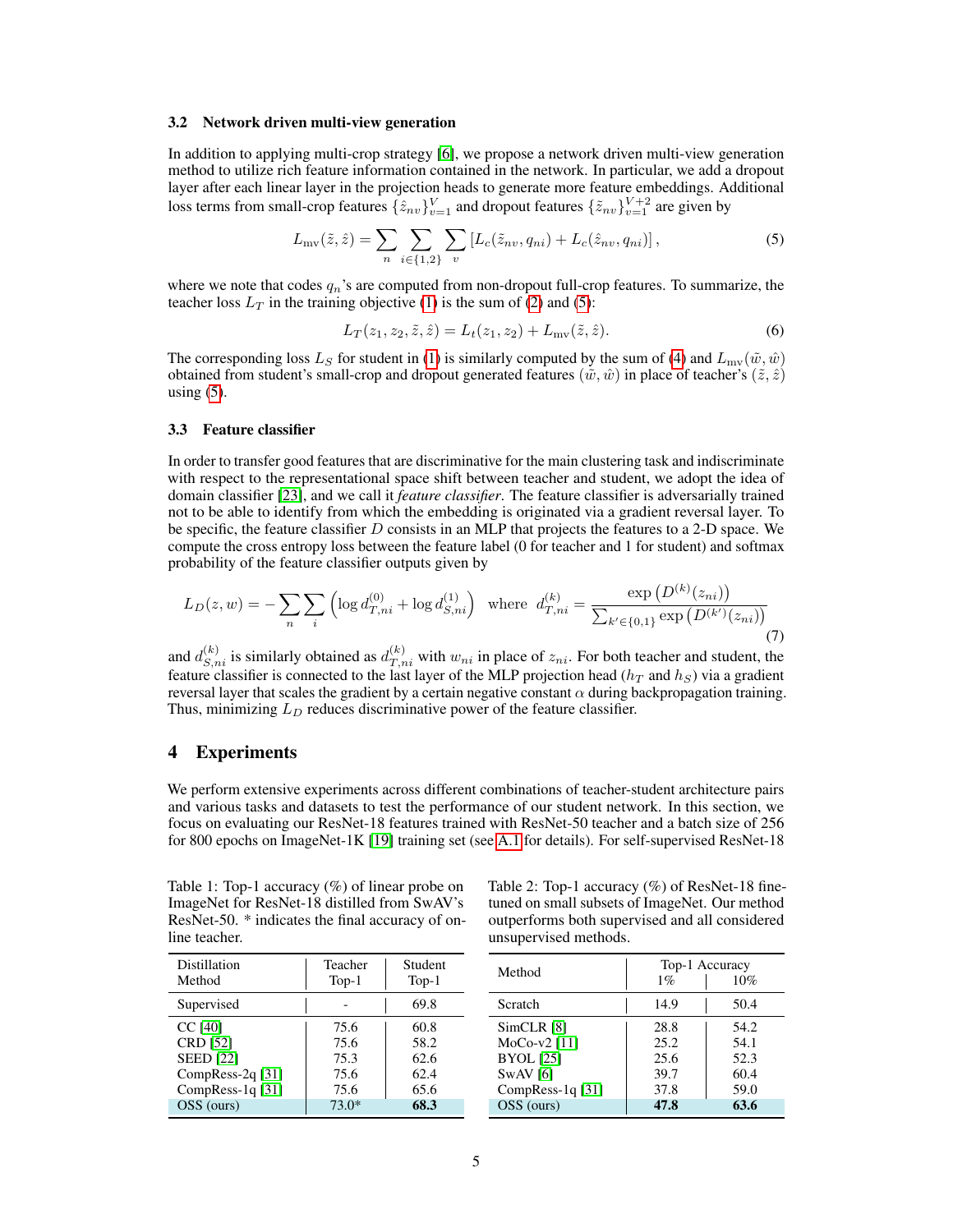<span id="page-5-0"></span>Table 3: Transfer performance (%) of ResNet-18 finetuned on small-scale datasets for varying tasks. The evaluation measure is  $AP_{50}$  (average precision with intersection over union threshold of 50%) for detection and instance segmentation and mIoU (mean intersection over union metric) for semantic segmentation. Overall, our model works best across all transfer tasks and datasets.

| Method                                                        | VOC07                                                            | $AP_{50}^{bb}$<br>COCO-1K                                        | COCO-10K                                                     | COCO-1K                                                           | $AP_{50}^{inst}$<br>COCO-10K                                    | mIoU<br>VOC <sub>12</sub>                                        |
|---------------------------------------------------------------|------------------------------------------------------------------|------------------------------------------------------------------|--------------------------------------------------------------|-------------------------------------------------------------------|-----------------------------------------------------------------|------------------------------------------------------------------|
| Supervised                                                    | 66.9                                                             | 17.0                                                             | 33.6                                                         | 15.6                                                              | 31.1                                                            | 42.2                                                             |
| SimCLR [8]<br>$MoCo-v2[11]$<br><b>BYOL</b> [25]<br>$SwAV$ [6] | $66.1$ (-0.8)<br>$65.4$ (-1.5)<br>$64.9$ (-2.0)<br>$68.1$ (+1.2) | 16.0 $(-1.0)$<br>11.0 $(-6.0)$<br>14.3 $(-2.7)$<br>$18.6$ (+1.6) | $33.0\,(0.6)$<br>28.8(4.8)<br>$30.4( -3.2)$<br>$36.8$ (+3.2) | 14.8 $(-0.8)$<br>$9.9( -5.7)$<br>$12.9$ $(-2.7)$<br>$17.2$ (+1.6) | $30.6(-0.5)$<br>26.9(4.2)<br>$28.0\,(-.3.1)$<br>$34.4$ $(+3.3)$ | 40.6 $(-1.6)$<br>41.3 $(-0.9)$<br>$39.9( -2.3)$<br>42.1 $(-0.1)$ |
| $CompRes-1q [31]$                                             | 66.4(.0.5)                                                       | 14.8 $(-2.2)$                                                    | $31.7( -1.9)$                                                | 13.5 $(-2.1)$                                                     | $29.4(-1.7)$                                                    | 42.0 $(-0.2)$                                                    |
| OSS (ours)                                                    | $68.3$ (+1.4)                                                    | $20.0$ (+3.0)                                                    | $37.9(+4.3)$                                                 | 18.4 $(+2.8)$                                                     | $35.4(+4.3)$                                                    | 43.2 $(+1.0)$                                                    |

baselines, we use top-performing SSL models of SimCLR [\[8\]](#page-9-0), MoCo-v2 [\[11\]](#page-10-2), BYOL [\[25\]](#page-10-0), and SwAV [\[6\]](#page-9-1) that are trained with 256 batches for 800 epochs in pytorch [\[42\]](#page-12-7) unless explicitly specified (see [A.2\)](#page--1-1). By default, the supervised performance comes from official torchvision models.

### 4.1 Linear evaluation on ImageNet

We validate our method by linear evaluation of *frozen* features, following the protocol [\[6\]](#page-9-1) described in [A.3.](#page--1-2) We report 1-crop, top-1 classification accuracy of ResNet-18 on ImageNet validation set. Figure [1](#page-1-0) shows that OSS significantly surpasses all the state-of-the-art SSL methods. Note that OSS requires shorter training epochs than the SSL algorithms to promise better performance. Indeed, our 200-epoch model (64.1%) is almost on par with 800-epoch SwAV's (64.9%). Moreover, our 800-epoch model achieves 68.3%, which is only 1.5% below the accuracy of the supervised model. A clustering-based SwAV [\[6\]](#page-9-1) works better than contrastive methods of MoCo-v2 [\[11\]](#page-10-2) and SimCLR [\[8\]](#page-9-0). We conjecture this is because clustering is relatively easier than instance discrimination for light networks in a large-scale dataset. BYOL-GA indicates the implementation of BYOL [\[25\]](#page-10-0) with gradient accumulation (GA) to 4096 batches (see Appendix G2 of [\[25\]](#page-10-0)). For a fair comparison, we will use its non-GA version (BYOL) throughout the following experiments as all other methods are trained using 256 batches without GA.

In Table [1,](#page-4-0) we also compare our approach with various offline distillation methods using SwAV's ResNet-50 teachers obtained from [\[31\]](#page-11-3) and [\[22\]](#page-10-1). We note that [\[31\]](#page-11-3) uses two extra normalization layers in the classifier for linear evaluation. Nevertheless, all the offline compression models from stronger SwAV's ResNet-50 teacher do not still match our student's performance. A plausible reason for this is that large models easily overfit to the training data, so the static teachers provide less extra knowledge beyond hard annotations [\[2\]](#page-9-7). A summary of the offline techniques along with an extensive list of their performance is found in [B.1.](#page--1-3) We also test general representational power of the pretrained frozen encoders on other classification datasets in [B.2.](#page--1-4)

#### 4.2 Data efficiency evaluation on ImageNet

We evaluate the performance on ImageNet classification task when finetuning our 800-epoch pretrained ResNet-18 model with small subsets of trainset using labels. We follow semi-supervised protocol [\[6\]](#page-9-1) detailed in [A.4,](#page--1-5) and use 1% and 10% splits of [\[8\]](#page-9-0). We report top-1 accuracy on ImageNet validation set in Table [2.](#page-4-0) Our method outperforms self-supervised approaches for all label fractions. We note that the gap in 1% data regime is larger than the gap in 10% counterpart. We also carry out the same data efficiency evaluation of ResNet-18 features obtained from the state-of-the-art offline knowledge distillation method of CompRess-1q [\[31\]](#page-11-3) with SwAV [\[6\]](#page-9-1)'s ResNet-50 teacher. We use the officially released model and find that our student significantly outperforms it by  $+10.0\%$  in 1% and +4.6% in 10% settings. In fact, our network driven multi-view generation significantly improves label efficiency, and we will investigate this in ablations. Also, another strong low-shot learning performance on Places365 [\[63\]](#page-13-3) dataset is available in [B.3.](#page--1-6)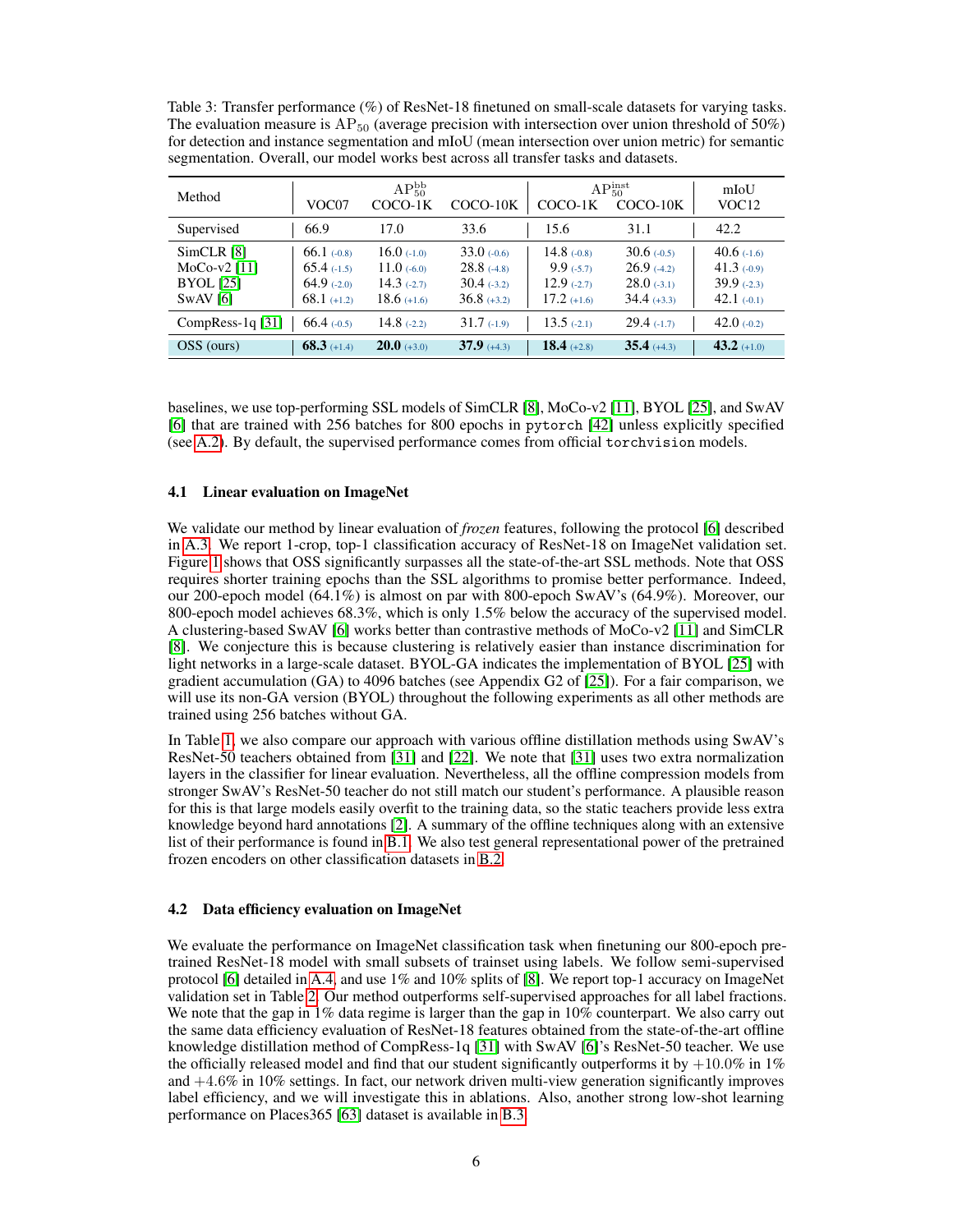<span id="page-6-1"></span>Table 4: Top-1 accuracy (%) of linear evaluation on Im-Table 5: Top-1 accuracy (%) of linear probe ageNet for various shallow models. The second column on ImageNet for MobileNet-v2 distilled (Params) is the number of parameters in each backbone from MoCo-v2's ResNet-50 teacher. \* innetwork, and the unit M denotes  $10<sup>6</sup>$ . Params and super- dicates the final accuracy of online teacher. vised performance are obtained from the corresponding papers.

Our method outperforms all considered offline approaches.

| Model               | Params | Method                                 | $Top-1$              |                                                            | Teacher                      | Student                      |
|---------------------|--------|----------------------------------------|----------------------|------------------------------------------------------------|------------------------------|------------------------------|
|                     |        | Supervised                             | 69.8                 | Distillation Method                                        | $Top-1$                      | $Top-1$                      |
| ResNet-18 [26]      | 11.5M  | $SWAV$ [6]<br>OSS (ours)               | 61.2<br>64.1         | Supervised                                                 |                              | 72.0                         |
| $RegNetY-600MF[45]$ | 6.1M   | Supervised<br>$SWAV$ [6]<br>OSS (ours) | 75.5<br>67.0<br>67.4 | CC [40]<br>CRD [52]<br>$\text{Reg } [60]$<br>$Reg-BN [31]$ | 70.8<br>70.8<br>70.8<br>70.8 | 59.2<br>54.1<br>48.0<br>62.3 |
| EffcientNet-B0 [51] | 5.3M   | Supervised<br>$SWAV$ [6]<br>OSS (ours) | 77.1<br>59.3<br>64.1 | CompRess-1q $[31]$<br>CompRess-2q $[31]$<br>OSS (ours)     | 70.8<br>70.8<br>$70.4*$      | 63.0<br>65.8<br>66.1         |
| MobileNet-v2 [48]   | 3.4M   | Supervised<br>$SWAV$ [6]<br>OSS (ours) | 72.0<br>63.2<br>66.1 |                                                            |                              |                              |

#### 4.3 Transfer to other vision tasks

We now test transferability of ImageNet pretrained representation to different vision tasks. In order to better pin-point the gain contributed by each pretraining method, we chose small-scale datasets such as PASCAL VOC [\[21\]](#page-10-10) and small subsets of COCO [\[33\]](#page-11-11). It is because a large amount of data with long finetuning schedule reduces the importance of the initial model. For COCO data, we randomly sample five non-overlapping 1K and 10K train splits as in [\[28\]](#page-11-12), and the results are averaged over the splits (see [B.5](#page--1-5) for a sensitivity analysis). We then transfer 800-epoch trained ResNet-18 backbones to object detection on VOC07 with Faster-RCNN [\[46\]](#page-12-11), semantic segmentation on VOC12 with FCN [\[34\]](#page-11-13), and object detection and instance segmentation on COCO splits with Mask R-CNN [\[27\]](#page-11-14) (see [A.5,](#page--1-7) [A.6,](#page--1-8) and [A.7](#page--1-9) for details). Table [3](#page-5-0) shows that our student produces better results than top-performing self-supervised and offline distilled models across all network architectures, datasets, and tasks. Notably, OSS is the only method that outperforms the supervised baselines on COCO-1K and VOC12. More downstream performance on Cityscapes [\[17\]](#page-10-11) is illustrated in [B.4.](#page--1-10)

## <span id="page-6-0"></span>5 Ablation Studies

#### 5.1 Various teacher-student combinations

Smaller students. We validate our framework with various teacher-student combinations. Specifically, we consider a ResNet-50 teacher and three small students: MobileNet-v2 [\[48\]](#page-12-10), RegNetY-600MF [\[45\]](#page-12-8), and EfficientNet-B0 [\[51\]](#page-12-9). We pretrain the three pairs for 200 epochs on ImageNet [\[19\]](#page-10-9) trainset and conduct linear probe on the validation set (see [A.1](#page--1-0) and [A.3](#page--1-2) for details). Table [4](#page-6-1) shows that our

<span id="page-6-2"></span>

Figure 3: ImageNet Top-1 accuracy (%) of linear evaluation of ResNet-18 distilled from various teachers. The third column (Params) is the number of parameters in the teacher network, and the unit M is  $10^6$ . Our student benefits more from larger teacher and longer training schedule.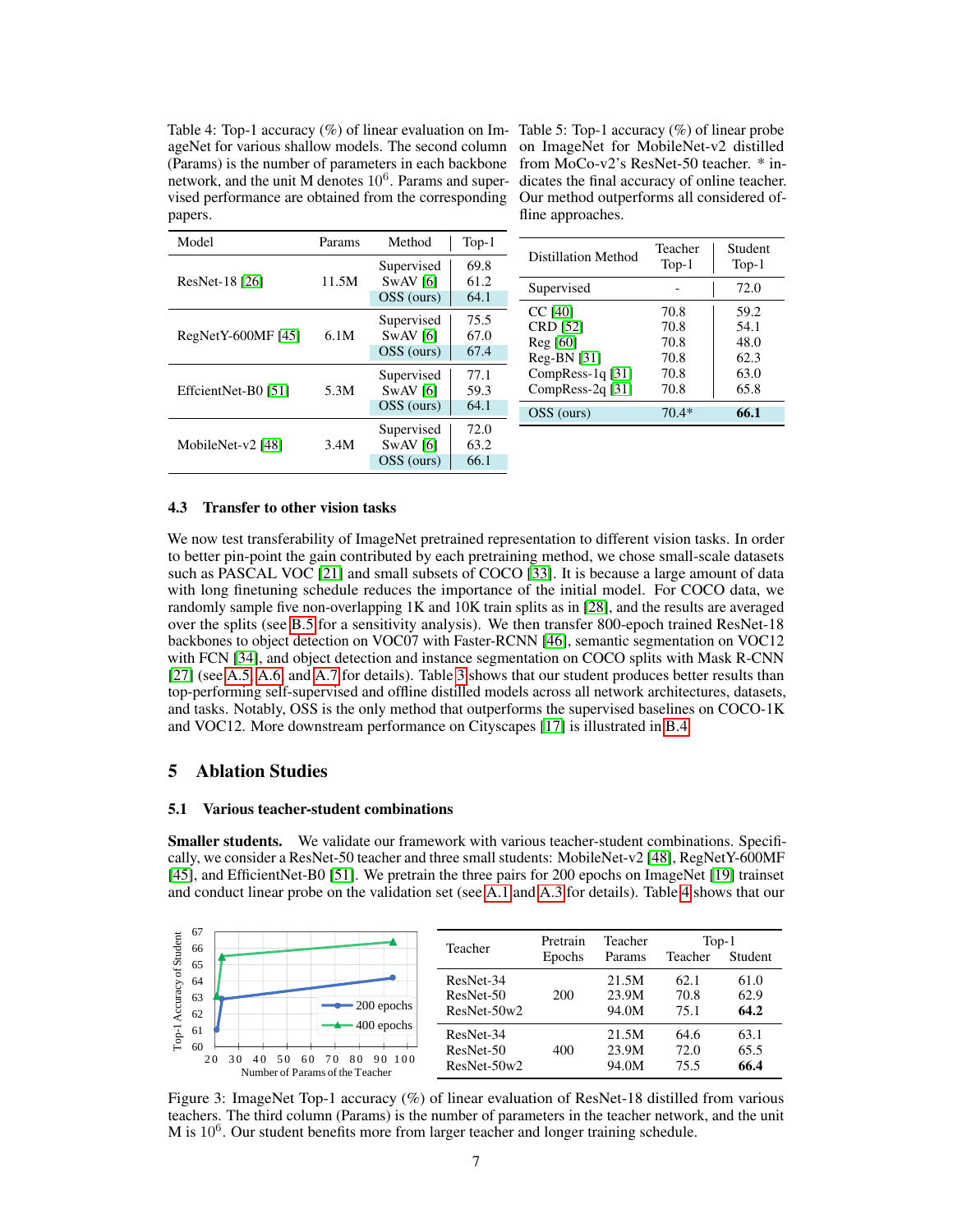<span id="page-7-0"></span>Table 6: Effect of proposed dropout and distillation schemes on the classification accuracy (%) of ResNet-18 features on ImageNet. Dropout strategy combined with feature classifier improves label efficiency, and online distillation works better than offline version.

| Method  | Scheme           | Dropout | Feature    |              | Top-1 Accuracy |              |              | Top-5 Accuracy |              |
|---------|------------------|---------|------------|--------------|----------------|--------------|--------------|----------------|--------------|
| Name    | Name             | Applied | Classifier | Frozen       | 1%             | 10%          | Frozen       | 1%             | 10%          |
|         | off.KD-Drop      |         |            | 66.0         | 33.9           | 61.5         | 86.9         | 59.4           | 84.2         |
|         | KD               |         |            | 68.2         | 42.5           | 63.2         | 88.2         | 69.0           | 85.4         |
| Ours    | KD-Drop          |         |            | 68.4         | 47.2           | 63.3         | 88.5         | 73.3           | 85.6         |
|         | KD-Drop-Adv      |         |            | 68.3         | 47.8           | 63.6         | 88.4         | 73.8           | 85.8         |
| SwAV[6] | Original<br>Drop |         |            | 64.9<br>64.2 | 39.7<br>43.7   | 60.4<br>60.3 | 86.3<br>85.9 | 66.3<br>70.1   | 83.6<br>83.7 |

method outperforms SwAV [\[6\]](#page-9-1) for all student architectures while the gain contributed by OSS is not equal on different networks. One possible reason is that we use SwAV's hyperparameters, so this may place SwAV at an *advantage*. We also compare our approach with other offline distillation methods using MobileNet-v2 provided in [\[31\]](#page-11-3). In Table [5,](#page-6-1) our MobileNet-v2 features perform better than those compressed from MoCo-v2 [\[11\]](#page-10-2)'s ResNet-50 teacher even if our teacher's accuracy is lower during training. More results for EfficientNet-B0 encoder are found in [B.1,](#page--1-3) and semi-supervised learning performance is summarized in [B.6.](#page--1-5)

Larger teachers. We perform an analysis with ResNet-18 students distilled from three different resnet teachers: ResNet-34, ResNet-50, and ResNet-50w2. ResNet-50w2 is a 50-layer resnet with  $2\times$  wider channels. Here, we only consider resource-friendly pairs that are trainable on a single 8-GPU machine, so we do not explore beyond ResNet-50w2. We pretrain them using our framework on ImageNet trainset for 800 epochs and carry out inear probe on the validation set at 200 and 400 epochs. Figure [3](#page-6-2) shows that our method benefits more from bigger teachers and longer train iterations. As in supervised knowledge distillation, student's performance is not necessarily proportional to the gap (in size) between teacher and student [\[36\]](#page-11-5).

#### 5.2 Framework design

Questions and experiment settings. A natural question that arises is how effective is "offline version of the proposed method", where a student is learning on SwAV's framework with dropout while the target code comes from SwAV's pretrained (frozen) teacher? Also, one might be curious about the performance gain from each proposed technique: network driven multi-view generation and feature classifier. To answer these, we train ResNet-50 (teacher) and ResNet-18 (student) pair under the 4 settings in Table [6](#page-7-0) and carry out linear probe and semi-supervised evaluation (see [A.3](#page--1-2) and [A.4\)](#page--1-5). The distillation epoch is 130 for the offline scheme (off.KD-Drop) from SwAV's 800-epoch teacher following [\[31\]](#page-11-3) and 800 for the other online versions. Implementation details of off.KD-Drop are available in [A.8.](#page--1-11) Throughout this experiment, the dropout rates are 0.1 and 0.05 at the two liner layers in the projection head (see Figure [2\)](#page-2-0).

<span id="page-7-1"></span>Table 7: Classification accuracy (%) of ResNet-50 finetuned on small subsets of ImageNet. Results of OSS come from training with ResNet-18 student. The proposed framework produces data efficient teacher as well.

| Method      | Top-1 Accuracy<br>10%<br>$1\%$ |      | Top-5 Accuracy<br>$1\%$<br>$10\%$ |      |  |
|-------------|--------------------------------|------|-----------------------------------|------|--|
| Supervised  | 25.4                           | 56.4 | 48.4                              | 80.4 |  |
| SimCLR      | 48.3                           | 65.6 | 75.5                              | 87.8 |  |
| BYOL        | 53.2                           | 68.8 | 78.4                              | 89.0 |  |
| <b>SwAV</b> | 53.9                           | 70.2 | 78.5                              | 89.9 |  |
| OSS (ours)  | 57.5                           | 71.1 | 81.4                              | 90.5 |  |

Table 8: Effects of dropout rates on low-shot learning classification accuracy on ImageNet for ResNet-18 student. Strong dropout improves data efficiency on 1% setup while performance is less sensitive at 10% setup.

| Dropout rate |                     | Top-1 Accuracy |      |  |
|--------------|---------------------|----------------|------|--|
| Linear1      | Linear <sub>2</sub> | $1\%$          | 10%  |  |
| 0.00         | 0.05                | 37.5           | 60.0 |  |
| 0.10         | 0.05                | 43.5           | 59.6 |  |
| 0.10         | 0.10                | 43.7           | 59.5 |  |
| 0.20         | 0.05                | 44.0           | 59.1 |  |
| 0.20         | 0.10                | 44.0           | 59.4 |  |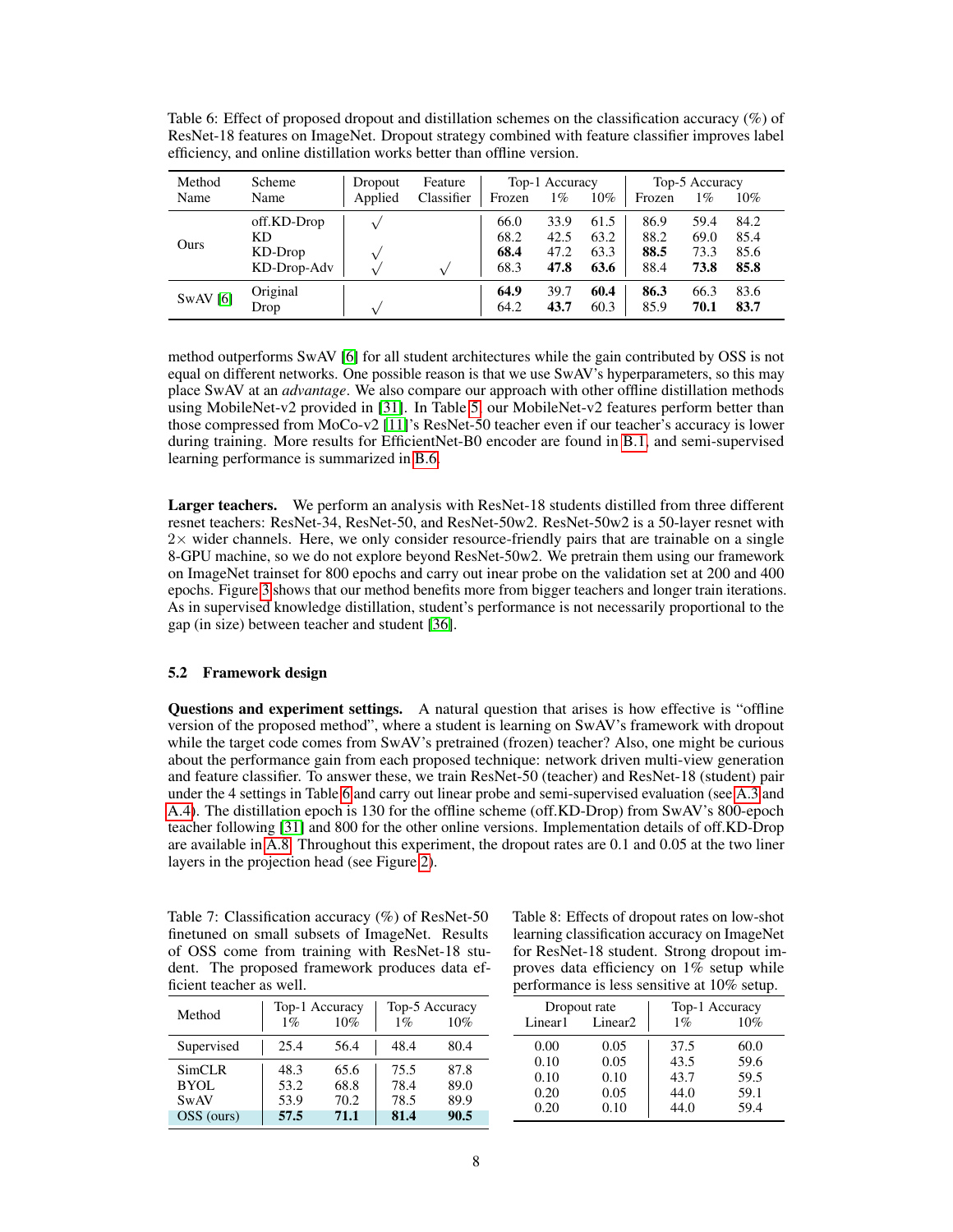<span id="page-8-0"></span>

Figure 4: Grad-CAM [\[49\]](#page-12-12) visualization of feature maps of different dropout and distillation schemes using some images in ImageNet validation set. Proposed method (KD-Drop-Adv) shows strongest activation on the target class region (Meatloaf, Marmoset and Bobsled) among all schemes.

Student's performance analysis. From Table [6,](#page-7-0) we observe that online schemes achieve higher accuracy than the offline version (off.KD-Drop). Our intuition is that teachers better figure out and distill appropriate information in the course of joint training by solving the same task online. Yet, our offline method even outperforms all offline techniques in Table [1](#page-4-0) in linear evaluation, and this shows superiority of our overall framework. On the other hand, strong performance of our method does not come free from (online) knowledge distillation. We argue that the proposed network driven strategy brings beneficial gain in mining of rich knowledge contained in the network. Indeed, applying random dropout significantly increases data efficiency as demonstrated in 1%-label evaluation. Also, there is evidence that our feature classifier generally yields additional small improvement in low-shot learning performance. From this empirical analysis, we find that the dropout strategy, combined with the feature classifier, is more effective in lower data regime.

**Teacher's performance analysis.** It is natural to ask whether the proposed network driven view generation with feature classifier produces a more data-efficient teacher as the same setup is applied to the teacher network as well. We answer this question by performing the label efficiency evaluation of teacher on ImageNet. We compare the results with those of ResNet-50 models obtained from SSL methods in Table [7.](#page-7-1) Our teacher outperforms the state-of-the-art self-supervised networks on both 1% and 10% regimes. We note that the training objective of our ResNet-50 teacher is exactly the same as SwAV's ResNet-50 model except for dropout and feature classifier. This verifies that the performance gain over SwAV (+3.6% on 1% set and +0.9% on 10% set in top-1 accuracy) is sorely contributed by our proposed strategy.

**Dropout rates.** In order to provide more intuition on our network driven generation paradigm, we run experiments over multiple choices of dropout rates in the proposed OSS framework (KD-Drop-Adv). We do not explore aggressive dropout rates because self-supervised training signal is already noisy. Table [8](#page-7-1) summarizes low-shot classification results on ImageNet. We find that strong dropout improves label efficiency at 1% regime. Yet, accuracy is less sensitive to the choice of dropout probabilities when relatively larger amount of data is available.

Qualitative analysis of feature distributions. We visualize feature maps of some images in ImageNet validation set using Grad-CAM [\[49\]](#page-12-12) in Figure [4.](#page-8-0) Grad-CAM identifies regions where the network focuses on. We show the results of teacher and student networks trained by our framework with different schemes in Table [6.](#page-7-0) As in Figure [4,](#page-8-0) the proposed method (KD-Drop-Adv) shows stronger activation on the target class region than other schemes. While the feature classifier seems to have a little effect on the quantitative performance, the feature map illustrates a clear improvement (over KD-Drop) in the coverage of useful object region. Different from other setups, the student from KD-Drop-Adv reveals high activation on both chunks of meat and wider part of the bobsled and monkey. From this, we see training with the feature classifier helps learning the true data distribution better. More Grad-CAM examples are available in [B.8.](#page--1-5)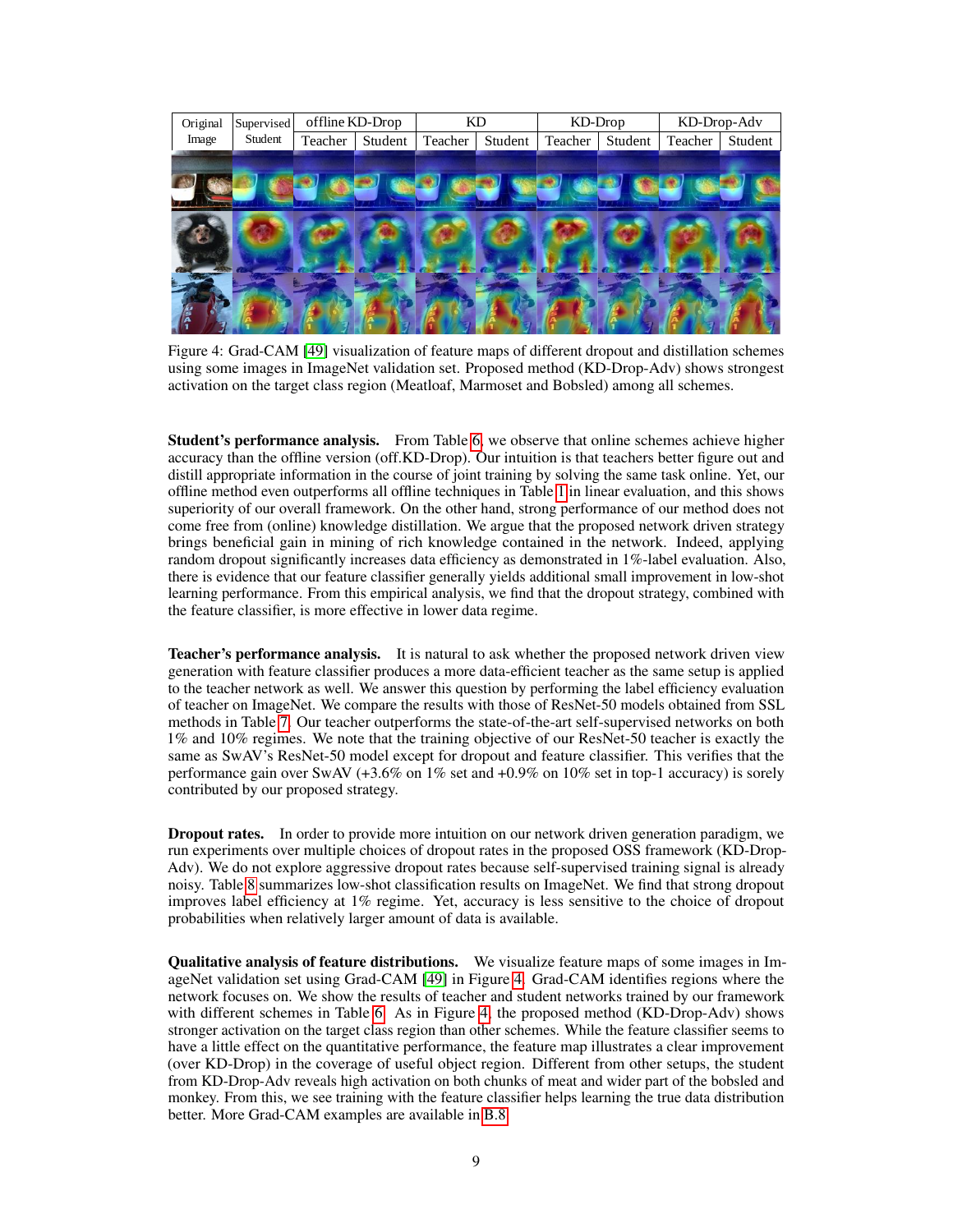### 5.3 Dropout applied to SwAV

We also report the effect of applying our dropout strategy on the performance of SwAV [\[6\]](#page-9-1) features. We train a dropout added version of SwAV for 800 epochs using a ResNet-18 model. We apply the same dropout scheme to the projection head and compare it with the original model. As shown in Table [6,](#page-7-0) dropout improves its label efficiency as well.

## 6 Conclusion

We introduce a unified unsupervised visual representation learning framework for small models that combines deep self-supervised learning with knowledge distillation. Our student outperforms the state-of-the-art self-supervised shallow models as well as the networks obtained from topperforming offline compression techniques. We hope our work will attract community's attention to the development of unsupervised pretraining methods for light-weight networks.

## Disclosure of Funding

We received no third party funding for this work.

## References

- <span id="page-9-5"></span>[1] Sungsoo Ahn, Shell Xu Hu, Andreas Damianou, Neil D. Lawrence, and Zhenwen Dai. Variational information distillation for knowledge transfer. In *Proceedings of the IEEE Conference on Computer Vision and Pattern Recognition (CVPR)*, pages 9163–9171, 2019.
- <span id="page-9-7"></span>[2] Rohan Anil, Gabriel Pereyra, Alexandre Passos, Róbert Ormándi, George E. Dahl, and Geoffrey E. Hinton. Large scale distributed neural network training through online distillation. In *International Conference on Learning Representations (ICLR)*, 2018.
- <span id="page-9-3"></span>[3] Yuki M. Asano, Christian Rupprecht, and Andrea Vedaldi. Self-labelling via simultaneous clustering and representation learning. In *International Conference on Learning Representations (ICLR)*, 2020.
- <span id="page-9-6"></span>[4] Prashant Bhat, Elahe Arani, and Bahram Zonooz. Distill on the Go: Online knowledge distillation in self-supervised learning. In *Proceedings of the IEEE Conference on Computer Vision and Pattern Recognition (CVPR) Workshops*, pages 2678–2687, 2021.
- <span id="page-9-4"></span>[5] Mathilde Caron, Piotr Bojanowski, Armand Joulin, and Matthijs Douze. Deep clustering for unsupervised learning of visual features. In *Proceedings of the European Conference on Computer Vision (ECCV)*, 2018.
- <span id="page-9-1"></span>[6] Mathilde Caron, Ishan Misra, Julien Mairal, Priya Goyal, Piotr Bojanowski, and Armand Joulin. Unsupervised learning of visual features by contrasting cluster assignments. In *Proceedings of Advances in Neural Information Processing Systems (NeurIPS)*, 2020.
- [7] Kai Chen, Jiaqi Wang, Jiangmiao Pang, Yuhang Cao, Yu Xiong, Xiaoxiao Li, Shuyang Sun, Wansen Feng, Ziwei Liu, Jiarui Xu, Zheng Zhang, Dazhi Cheng, Chenchen Zhu, Tianheng Cheng, Qijie Zhao, Buyu Li, Xin Lu, Rui Zhu, Yue Wu, Jifeng Dai, Jingdong Wang, Jianping Shi, Wanli Ouyang, Chen Change Loy, and Dahua Lin. MMDetection: Open mmlab detection toolbox and benchmark, 2019. arXiv:1906.07155.
- <span id="page-9-0"></span>[8] Ting Chen, Simon Kornblith, Mohammad Norouzi, and Geoffrey Hinton. A simple framework for contrastive learning of visual representations. In *Proceedings of the 37th International Conference on Machine Learning*, pages 1597–1607, 2020.
- <span id="page-9-2"></span>[9] Ting Chen, Simon Kornblith, Kevin Swersky, Mohammad Norouzi, and Geoffrey Hinton. Big self-supervised models are strong semi-supervised learners. In *Proceedings of Advances in Neural Information Processing Systems (NeurIPS)*, 2020.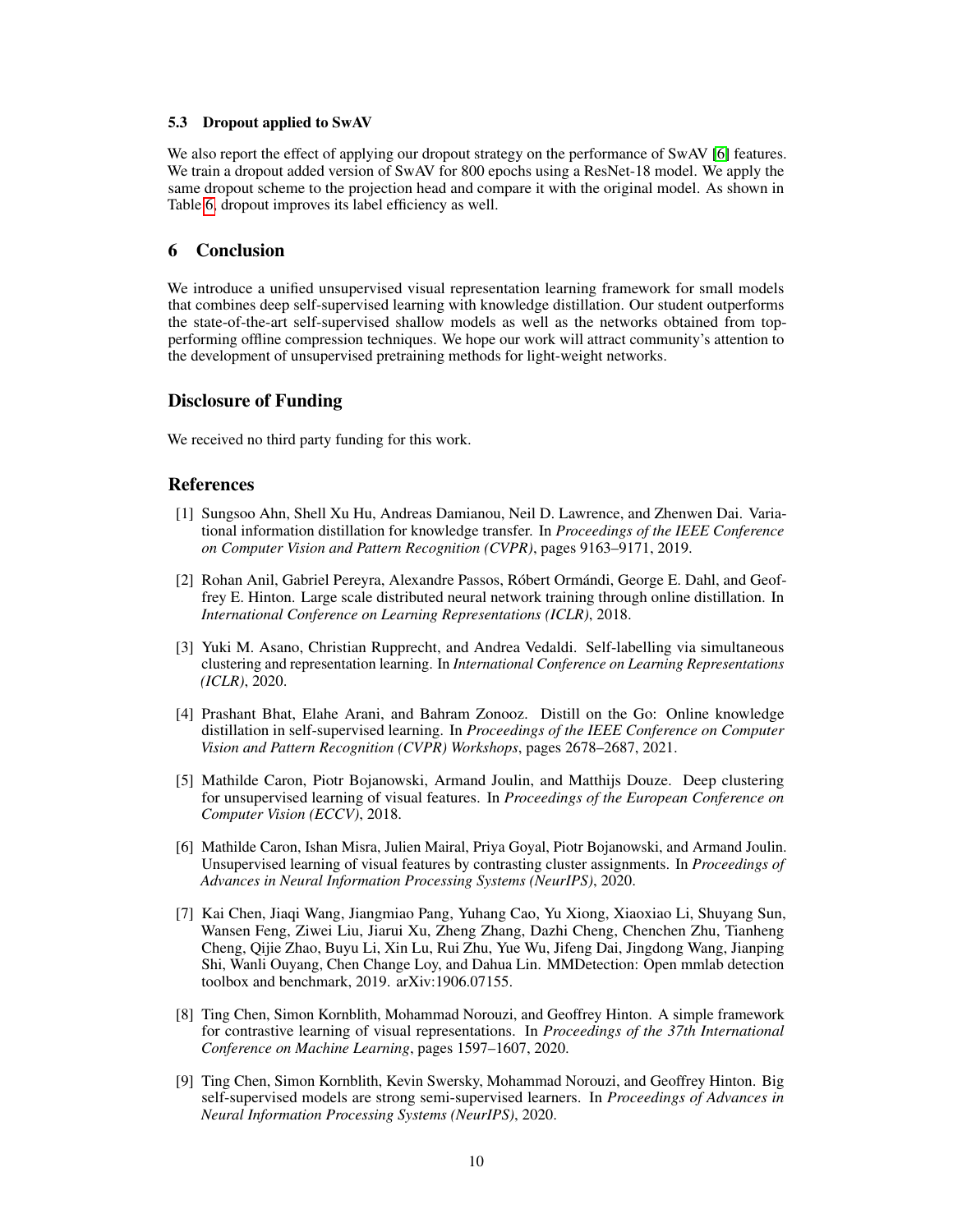- <span id="page-10-4"></span>[10] Xinlei Chen and Kaiming He. Exploring simple siamese representation learning. In *Proceedings of the IEEE Conference on Computer Vision and Pattern Recognition (CVPR)*, pages 15750– 15758, 2021.
- <span id="page-10-2"></span>[11] Xinlei Chen, Haoqi Fan, Ross Girshick, and Kaiming He. Improved baselines with momentum contrastive learning, 2020. arXiv: 2003.04297.
- <span id="page-10-7"></span>[12] Inseop Chung, Seonguk Park, Jangho Kim, and Nojun Kwak. Feature-map-level online adversarial knowledge distillation. In *Proceedings of the 37th International Conference on Machine Learning*, pages 2006–2015, 2020.
- [13] M. Cimpoi, S. Maji, I. Kokkinos, S. Mohamed, and A. Vedaldi. Describing textures in the wild. In *Proceedings of IEEE Conference on Computer Vision and Pattern Recognition (CVPR)*, pages 3606–3613, 2014.
- [14] Adam Coates, Andrew Ng, and Honglak Lee. An analysis of single-layer networks in unsupervised feature learning. In *Proceedings of the Fourteenth International Conference on Artificial Intelligence and Statistics*, volume 15 of *Proceedings of Machine Learning Research*, pages 215–223, 2011. URL <http://proceedings.mlr.press/v15/coates11a.html>.
- [15] MMSegmentation Contributors. MMSegmentation, an open source semantic segmentation toolbox. <https://github.com/open-mmlab/mmsegmentation>, 2020.
- [16] OpenSelfSup Contributors. OpenSelfSup, an open source representation learning toolbox. <https://github.com/open-mmlab/OpenSelfSup>, 2020.
- <span id="page-10-11"></span>[17] Marius Cordts, Mohamed Omran, Sebastian Ramos, Timo Rehfeld, Markus Enzweiler, Rodrigo Benenson, Uwe Franke, Stefan Roth, and Bernt Schiele. The cityscapes dataset for semantic urban scene understanding. In *Proceedings of the IEEE Conference on Computer Vision and Pattern Recognition (CVPR)*, pages 3213–3223, 2016.
- <span id="page-10-8"></span>[18] Marco Cuturi. Sinkhorn distances: Lightspeed computation of optimal transportation distances. In *Proceedings of Advances in Neural Information Processing Systems (NeurIPS)*, 2013.
- <span id="page-10-9"></span>[19] J. Deng, W. Dong, R. Socher, L. Li, Kai Li, and Li Fei-Fei. ImageNet: A large-scale hierarchical image database. In *Proceedings of the IEEE Conference on Computer Vision and Pattern Recognition (CVPR)*, pages 248–255, 2009.
- <span id="page-10-5"></span>[20] Carl Doersch, Abhinav Gupta, and Alexei A. Efros. Unsupervised visual representation learning by context prediction. In *Proceedings of the IEEE International Conference on Computer Vision (ICCV)*, pages 1422–1430, 2015.
- <span id="page-10-10"></span>[21] Mark Everingham, Luc Gool, Christopher K. Williams, John Winn, and Andrew Zisserman. The pascal visual object classes VOC challenge. *International Journal of Computer Vision*, 88 (2):303–338, 2010.
- <span id="page-10-1"></span>[22] Zhiyuan Fang, Jianfeng Wang, Lijuan Wang, Lei Zhang, Yezhou Yang, and Zicheng Liu. SEED: Self-supervised distillation for visual representation. In *International Conference on Learning Representations (ICLR)*, 2021. URL <https://openreview.net/forum?id=AHm3dbp7D1D>.
- <span id="page-10-3"></span>[23] Yaroslav Ganin, Evgeniya Ustinova, Hana Ajakan, Pascal Germain, Hugo Larochelle, François Laviolette, Mario Marchand, and Victor Lempitsky. Domain-adversarial training of neural networks. *Journal of Machine Learning Research*, 17(59):1–35, 2016.
- <span id="page-10-6"></span>[24] Spyros Gidaris, Praveer Singh, and Nikos Komodakis. Unsupervised representation learning by predicting image rotations. In *International Conference on Learning Representations (ICLR)*, 2018.
- <span id="page-10-0"></span>[25] Jean-Bastien Grill, Florian Strub, Florent Altché, Corentin Tallec, Pierre H. Richemond, Elena Buchatskaya, Carl Doersch, Bernardo Avila Pires, Zhaohan Daniel Guo, Mohammad Gheshlaghi Azar, Bilal Piot, Koray Kavukcuoglu, Rémi Munos, and Michal Valko. Bootstrap your own latent: A new approach to self-supervised learning. In *Proceedings of Advances in Neural Information Processing Systems (NeurIPS)*, 2020.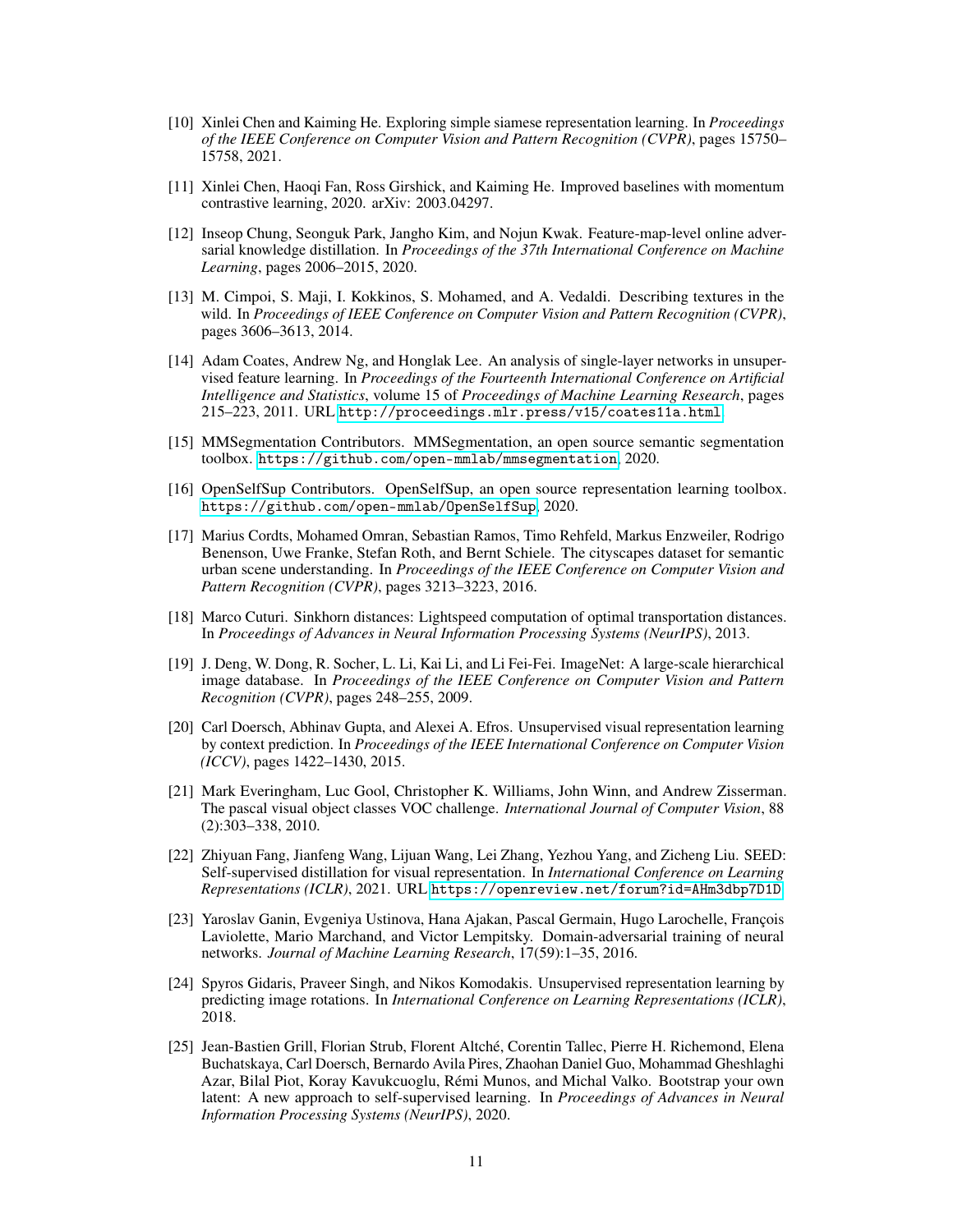- <span id="page-11-1"></span>[26] K. He, X. Zhang, S. Ren, and J. Sun. Deep residual learning for image recognition. In *Proceedings of the IEEE Conference on Computer Vision and Pattern Recognition (CVPR)*, pages 770–778, 2016.
- <span id="page-11-14"></span>[27] K. He, G. Gkioxari, P. Dollár, and R. Girshick. Mask R-CNN. In *Proceedings of the IEEE International Conference on Computer Vision (ICCV)*, pages 2980–2988, 2017.
- <span id="page-11-12"></span>[28] Kaiming He, Ross Girshick, and Piotr Dollar. Rethinking ImageNet pre-training. In *Proceedings of the IEEE International Conference on Computer Vision (ICCV)*, pages 4917–4926, 2019.
- <span id="page-11-0"></span>[29] Kaiming He, Haoqi Fan, Yuxin Wu, Saining Xie, and Ross B. Girshick. Momentum contrast for unsupervised visual representation learning. In *Proceedings of the IEEE Conference on Computer Vision and Pattern Recognition (CVPR)*, pages 9729–9738, 2020.
- <span id="page-11-4"></span>[30] Geoffrey Hinton, Oriol Vinyals, and Jeffrey Dean. Distilling the knowledge in a neural network. In *NIPS Deep Learning and Representation Learning Workshop*, 2015.
- <span id="page-11-3"></span>[31] Soroush Abbasi Koohpayegani, Ajinkya Tejankar, and Hamed Pirsiavash. CompRess: Selfsupervised learning by compressing representations. In *Proceedings of Advances in Neural Information Processing Systems (NeurIPS)*, 2020.
- [32] Alex Krizhevsky. Learning multiple layers of features from tiny images. Technical report, University of Toronto, 2009.
- <span id="page-11-11"></span>[33] Tsung-Yi Lin, Michael Maire, Serge Belongie, James Hays, Pietro Perona, Deva Ramanan, Piotr Dollár, and C. Lawrence Zitnick. Microsoft COCO: Common objects in context. In *Proceedings of the European Conference on Computer Vision (ECCV)*, pages 740–755, Cham, 2014.
- <span id="page-11-13"></span>[34] Jonathan Long, Evan Shelhamer, and Trevor Darrell. Fully convolutional networks for semantic segmentation. In *Proceedings of the IEEE Conference on Computer Vision and Pattern Recognition (CVPR)*, pages 3431–3440, 2015.
- <span id="page-11-10"></span>[35] Xudong Mao, Qing Li, Haoran Xie, Raymond Y.K. Lau, Zhen Wang, and Stephen Paul Smolley. Least squares generative adversarial networks. In *Proceedings of the IEEE International Conference on Computer Vision (ICCV)*, pages 2794–2802, 2017.
- <span id="page-11-5"></span>[36] Seyed-Iman Mirzadeh, Mehrdad Farajtabar, Ang Li, and Hassan Ghasemzadeh. Improved knowledge distillation via teacher assistant: Bridging the gap between student and teacher. In *AAAI Conference on Artificial Intelligence*, pages 5191–5198, 2020.
- <span id="page-11-8"></span>[37] Ishan Misra and Laurens van der Maaten. Self-supervised learning of pretext-invariant representations. In *Proceedings of the IEEE Conference on Computer Vision and Pattern Recognition (CVPR)*, pages 6707–6717, 2020.
- <span id="page-11-6"></span>[38] Ishan Misra, C. Lawrence Zitnick, and Martial Hebert. Shuffle and learn: Unsupervised learning using temporal order verification. In *Proceedings of the European Conference on Computer Vision (ECCV)*, pages 527–544, 2016.
- <span id="page-11-7"></span>[39] Mehdi Noroozi and Paolo Favaro. Unsupervised learning of visual representations by solving jigsaw puzzles. In *Proceedings of the European Conference on Computer Vision (ECCV)*, pages 69–84, 2016.
- <span id="page-11-2"></span>[40] Mehdi Noroozi, Ananth Vinjimoor, Paolo Favaro, and Hamed Pirsiavash. Boosting selfsupervised learning via knowledge transfer. In *Proceedings of the IEEE Conference on Computer Vision and Pattern Recognition (CVPR)*, pages 9359–9367, 2018.
- <span id="page-11-9"></span>[41] Nikolaos Passalis and Anastasios Tefas. Learning deep representations with probabilistic knowledge transfer. In *Proceedings of the European Conference on Computer Vision (ECCV)*, 2018.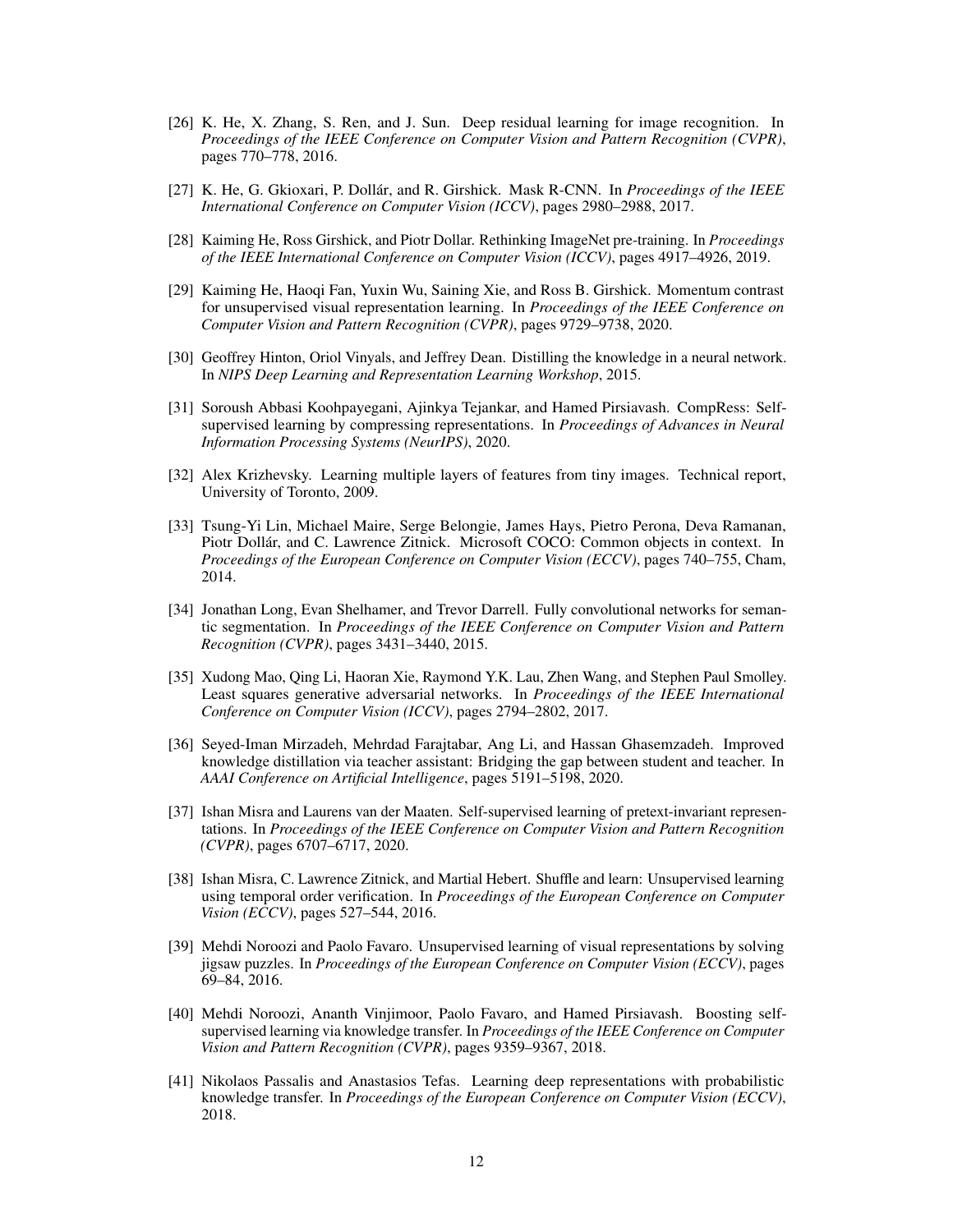- <span id="page-12-7"></span>[42] Adam Paszke, Sam Gross, Francisco Massa, Adam Lerer, James Bradbury, Gregory Chanan, Trevor Killeen, Zeming Lin, Natalia Gimelshein, Luca Antiga, Alban Desmaison, Andreas Kopf, Edward Yang, Zachary DeVito, Martin Raison, Alykhan Tejani, Sasank Chilamkurthy, Benoit Steiner, Lu Fang, Junjie Bai, and Soumith Chintala. Pytorch: An imperative style, high-performance deep learning library. In *Advances in Neural Information Processing Systems (NeurIPS)*, pages 8024–8035. 2019. URL [http://papers.neurips.cc/paper/](http://papers.neurips.cc/paper/9015-pytorch-an-imperative-style-high-performance-deep-learning-library.pdf) [9015-pytorch-an-imperative-style-high-performance-deep-learning-library.](http://papers.neurips.cc/paper/9015-pytorch-an-imperative-style-high-performance-deep-learning-library.pdf) [pdf](http://papers.neurips.cc/paper/9015-pytorch-an-imperative-style-high-performance-deep-learning-library.pdf).
- <span id="page-12-1"></span>[43] Deepak Pathak, Philipp Krahenbuhl, Jeff Donahue, Trevor Darrell, and Alexei A. Efros. Context encoders: Feature learning by inpainting. In *Proceedings of the IEEE Conference on Computer Vision and Pattern Recognition (CVPR)*, pages 2536–2544, 2016.
- <span id="page-12-3"></span>[44] Baoyun Peng, Xiao Jin, Jiaheng Liu, Dongsheng Li, Yichao Wu, Yu Liu, Shunfeng Zhou, and Zhaoning Zhang. Correlation congruence for knowledge distillation. In *Proceedings of the International Conference on Computer Vision (ICCV)*, 2019.
- <span id="page-12-8"></span>[45] Ilija Radosavovic, Raj Prateek Kosaraju, Ross Girshick, Kaiming He, and Piotr Dollár. Designing network design spaces. In *Proceedings of the IEEE Conference on Computer Vision and Pattern Recognition (CVPR)*, 2020.
- <span id="page-12-11"></span>[46] Shaoqing Ren, Kaiming He, Ross Girshick, and Jian Sun. Faster R-CNN: Towards realtime object detection with region proposal networks. In *Proceedings of Advances in Neural Information Processing Systems (NeurIPS)*, pages 91–99, 2015.
- <span id="page-12-4"></span>[47] Adriana Romero, Nicolas Ballas, Samira Ebrahimi Kahou, Antoine Chassang, Carlo Gatta, and Yoshua Bengio. FitNets: Hints for thin deep nets. In *International Conference on Learning Representations (ICLR)*, 2015.
- <span id="page-12-10"></span>[48] M. Sandler, A. Howard, M. Zhu, A. Zhmoginov, and L. Chen. MobileNetV2: Inverted residuals and linear bottlenecks. In *Proceedings of the IEEE Conference on Computer Vision and Pattern Recognition (CVPR)*, pages 4510–4520, 2018.
- <span id="page-12-12"></span>[49] Ramprasaath R. Selvaraju, Michael Cogswell, Abhishek Das, Ramakrishna Vedantam, Devi Parikh, and Dhruv Batra. Grad-CAM: Visual explanations from deep networks via gradientbased localization. In *Proceedings of the IEEE International Conference on Computer Vision (ICCV)*, pages 618–626, 2017.
- <span id="page-12-2"></span>[50] Nitish Srivastava, Geoffrey Hinton, Alex Krizhevsky, Ilya Sutskever, and Ruslan Salakhutdinov. Dropout: A simple way to prevent neural networks from overfitting. *Journal of Machine Learning Research*, 15(56):1929–1958, 2014.
- <span id="page-12-9"></span>[51] Mingxing Tan and Quoc Le. EfficientNet: Rethinking model scaling for convolutional neural networks. In Kamalika Chaudhuri and Ruslan Salakhutdinov, editors, *Proceedings of the 36th International Conference on Machine Learning*, volume 97 of *Proceedings of Machine Learning Research*, pages 6105–6114. PMLR, 09–15 Jun 2019.
- <span id="page-12-5"></span>[52] Yonglong Tian, Dilip Krishnan, and Phillip Isola. Contrastive representation distillation. In *International Conference on Learning Representations (ICLR)*, 2020.
- <span id="page-12-6"></span>[53] Frederick Tung and Greg Mori. Similarity-preserving knowledge distillation. In *Proceedings of the International Conference on Computer Vision (ICCV)*, pages 1365–1374, 2019.
- [54] Yuxin Wu, Alexander Kirillov, Francisco Massa, Wan-Yen Lo, and Ross Girshick. Detectron2. <https://github.com/facebookresearch/detectron2>, 2019.
- <span id="page-12-0"></span>[55] Zhirong Wu, Yuanjun Xiong, Stella X. Yu, and Dahua Lin. Unsupervised feature learning via non-parametric instance discrimination. In *Proceedings of the IEEE Conference on Computer Vision and Pattern Recognition (CVPR)*, pages 3742–3733, 2018.
- [56] J. Xiao, J. Hays, K. A. Ehinger, A. Oliva, and A. Torralba. SUN database: Large-scale scene recognition from abbey to zoo. In *Proceedings of the IEEE Conference on Computer Vision and Pattern Recognition (CVPR)*, pages 3485–3492, 2010.